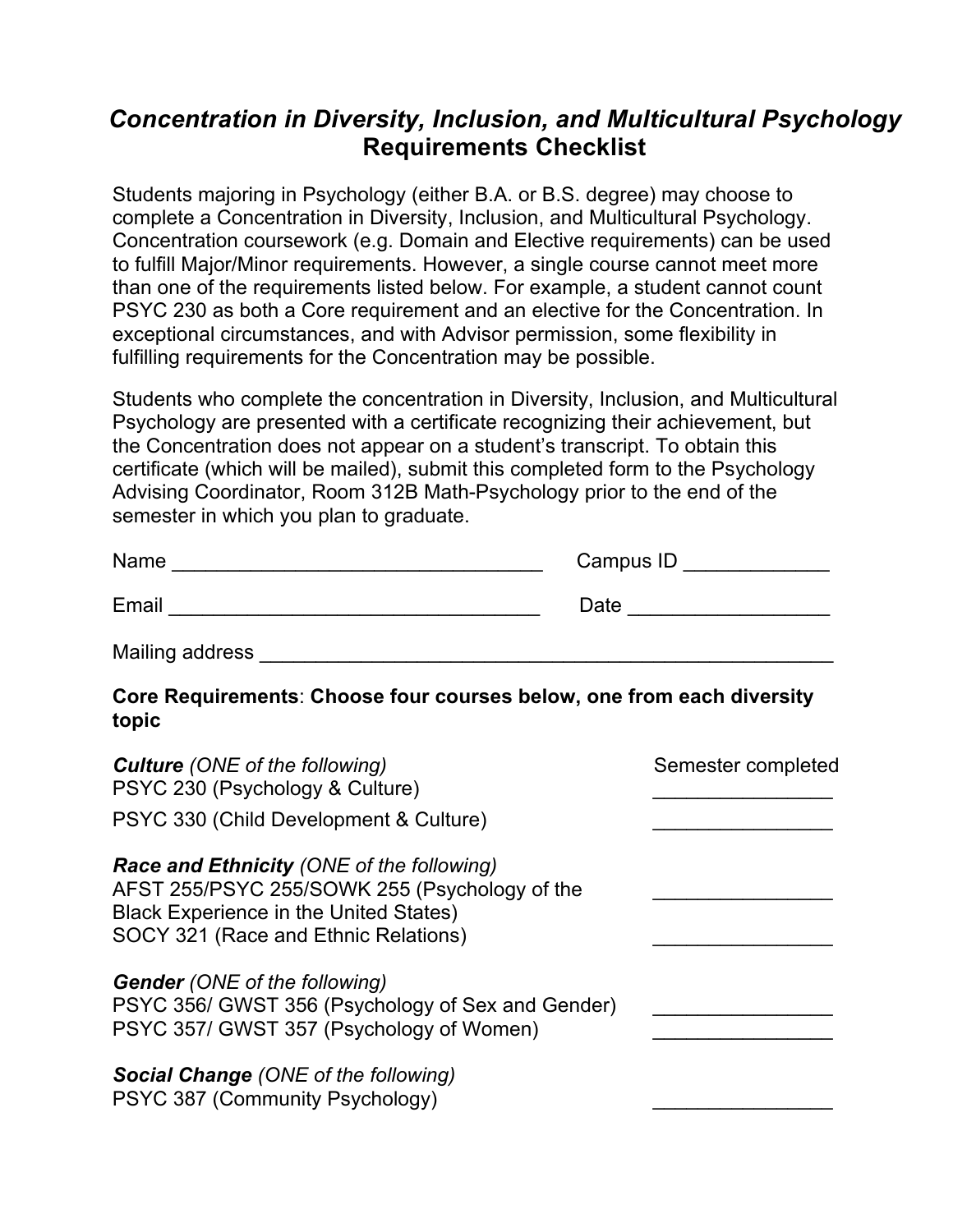PSYC 437 (Contemporary Social Issues: Making a Difference)

**Electives: Choose five courses below, each from a different area. For any area, an advisor-approved course focused on that area may substitute. If you select one of the 400-level psychology seminars listed below, it is strongly encouraged that your main writing project for the course emphasizes that particular diversity area (e.g. if you take PSYC 421, you should write a paper on cultural differences in parenting or parenting attitudes)**

 $\overline{\phantom{a}}$ 

| <b>The Global Community</b>                          | Semester completed |
|------------------------------------------------------|--------------------|
| PSYC 230 (Psychology & Culture)                      |                    |
| PSYC 330 (Child Development & Culture)               |                    |
| PSYC 421 (Parenting)                                 |                    |
| AFST 350/ SOWK 350 (Psychology of Racism)            |                    |
| <b>ANTH 211 (Cultural Anthropology)</b>              |                    |
| ANTH 424 (Psychological Anthropology)                |                    |
| ASIA 100 (Introduction to Asian Studies)             |                    |
| ASIA 300 (Special topics)                            |                    |
| GLBL 101 (Introduction to Global Studies)            |                    |
| MLL230/ LING 230 (World Language Communities)        |                    |
| POLI 170 (Politics, Culture and Human Diversity)     |                    |
| SOCY 204 (Diversity and Pluralism)                   |                    |
| <b>The American Experience</b>                       |                    |
| PSYC 421 (Parenting)                                 |                    |
| PSYC 441 (Social/Health Psychology)                  |                    |
| PSYC 465 (Family Psychology)                         |                    |
| AFST 350/ SOWK 350 (Psychology of Racism)            |                    |
| AMST 200 (What is an American?)                      |                    |
| AMST 352 (American Culture in Global Perspective)    |                    |
| SOCY 201 (Social Problems in American Society)       |                    |
| SOCY 204 (Diversity and Pluralism)                   |                    |
| <b>Socioeconomic Status</b>                          |                    |
| PSYC 400 (Seminar in Developmental Psychology: Child |                    |
| Development & Poverty)                               |                    |
| PSYC 441 (Social/Health Psychology)                  |                    |
| SOWK 200 (Social Issues - Social Action)             |                    |
| SOCY 310 (Social Stratification & Inequality)        |                    |
|                                                      |                    |

## *Sexual Orientation*